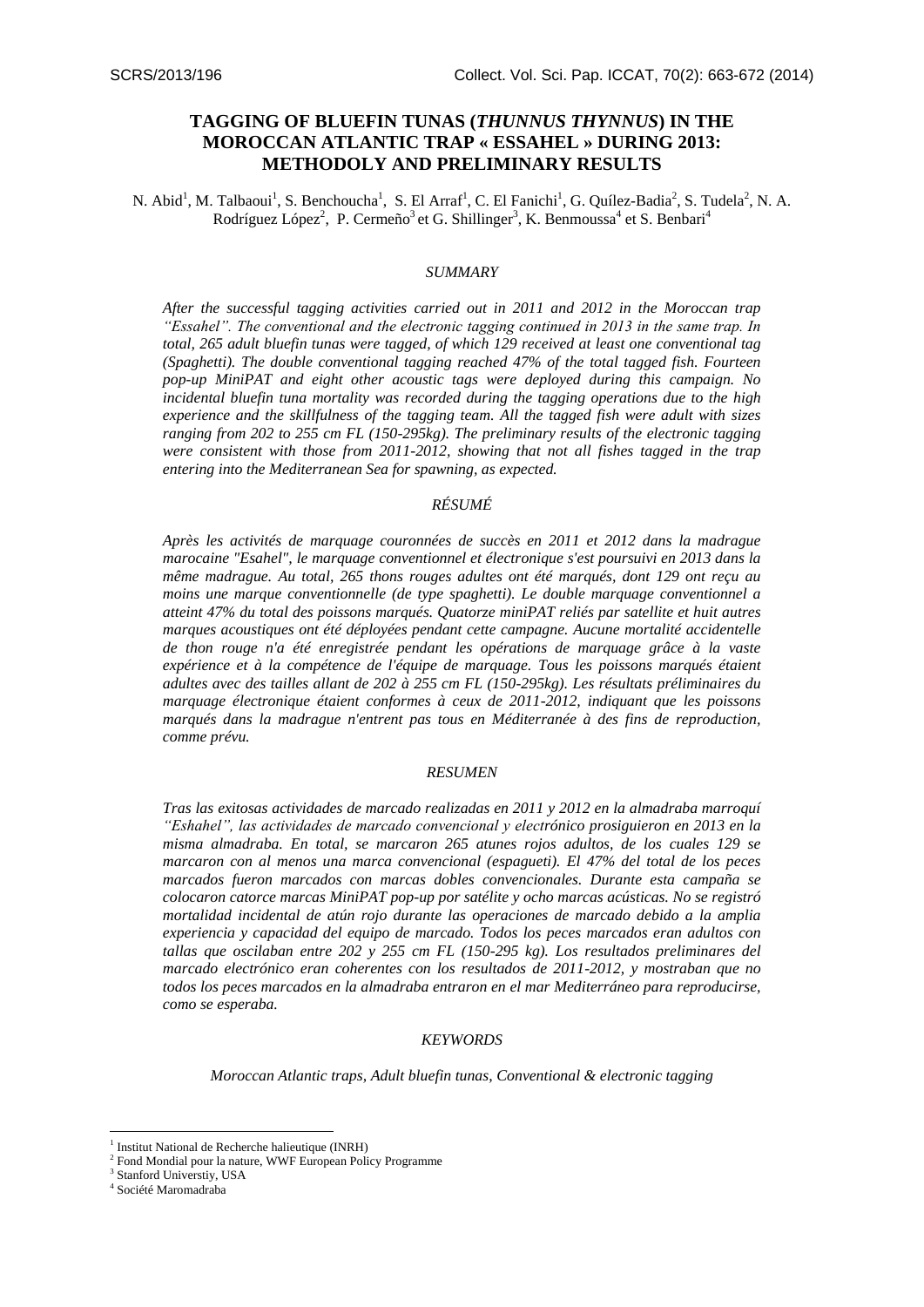### **1. Introduction**

During 2013, in the frame work of ICCAT/GBYP, the National Institute for Fisheries research of Morocco (INRH) has conducted electronic and conventional tagging for the third consecutive year in the Moroccan Atlantic trap « Essahel». These tagging activities were conducted in collaboration with the trap company MAROMADRABA and the World Wide Fund (WWF).

The electronic tagging operations conducted in 2011 and 2012 were a great success, because of the interesting and startling information transmitted by the pop-up tags about the behavior of bluefin tuna spawners tagged in the trap (Quílez-Badia *et al*., 2012). According to these results not all fishes tagged in the trap entered into the Mediterranean for spawning as expected.

# **2. Material and methods**

## *2.1 Conventional tagging*

During 2013, the conventional tagging activities of adult BFT were carried out in the Moroccan Atlantic trap "Essahel". The tagging operations took place into water (3-4 m depth) **(Figure 1).**

In general, the tagging was conducted according to the protocols adopted by the ICCAT/GBYP project. The weight of each tagged fish was estimated by skilled and experienced divers (taggers) with a maximal error of 10kg (5% of the individual average weight). The estimated individual weights were then converted into their corresponding fork length, using the length/weight relationship adopted by the SCRS for the East Atlantic BFT (Rey and Cort, unpublished).

The conventional tags were implanted manually at the base of the second dorsal fin, using applicators attached to wooden or metallic handles made locally (**Figure 2**). To deploy at the same time both the single and the double barb conventional tags (**Figure 3**), two applicators attached to the same handle were used (**Figures 4 and 5**).

At the end of each tagging operation, the fishes tagged into water were released in group, using a heavy weight handled by a crane to bring down the nets **(Figure 6).**

#### *2.2 Electronic tagging*

Following the methodology from 2012, two different systems were used to tag half and half of the tunas: i) using a small crane and a stretcher **(Figure 7)** to pull the tunas out of the water and deploy the tags on board one of the tuna trap vessels **(Figure 8);** and ii) in the water by means of a long pole **(Figure 9**).

From the 15 tunas, 8 were tagged on-board and 7 in the water. From the 8 tagged on board, one had an acoustic and a conventional tag deployed, while the other 7 had a pop-up (with a double anchor point), an acoustic and a conventional tag deployed between the 1<sup>st</sup> and 2<sup>nd</sup> dorsal fin (**Table 1**, Nos. 1-8). Due to the impossibility of deploying more than one tag at the same time, the 7 tunas tagged in the water, had only one pop-up – with a single anchor point - deployed at the base of the  $2<sup>nd</sup>$  dorsal fin (**Table 1**, Nos. 9-15).

Tuna brought on board, immediately had a soft cloth soaked in fish slime replacement placed over their eyes, while a seawater hose oxygenated their gills. The curved fork length (CFL) was measured to the nearest 1 cm. CFL was transformed to straight fork length (Parrack and Phares 1979) and then to round weight using the formula adopted by ICCAT for East Atlantic stock [\(Rey and Cort](#page-2-0) *unpublished*). For those tuna tagged in the water a conservative estimation of the live weight was made by the tagging team.

Tunas tagged on board were safely released at sea within 3 minutes after having been pulled out of the water, by means of the crane and stretcher (**Figure 10**). Tunas tagged in the water, on the other hand, were released by means of a heavy weight carried by a crane that was used to lower the trap nets so that all the tagged tunas could leave together once the tagging had finished.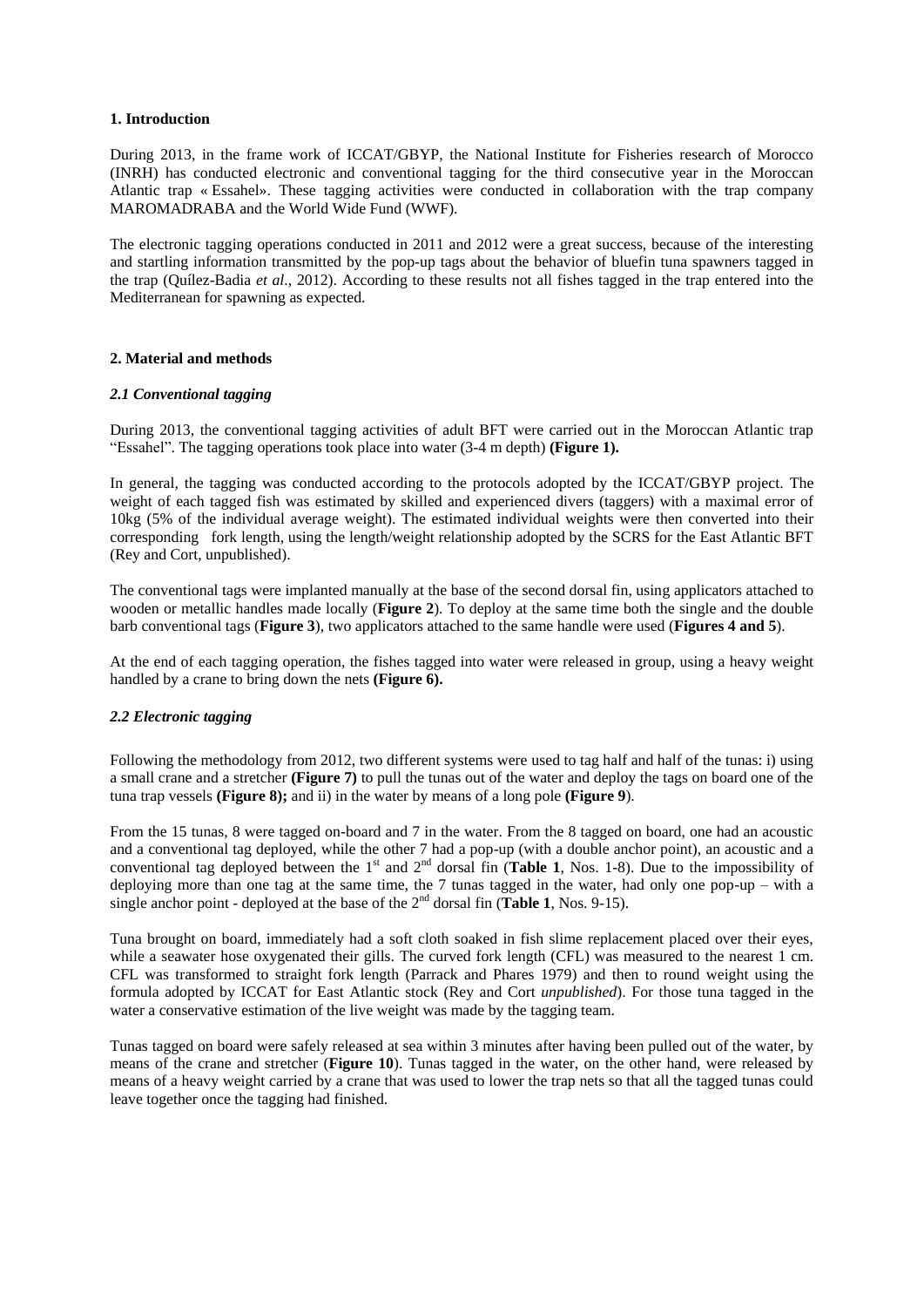### **3. Preliminary Results**

In total, 265 adult BFT were tagged during 2013. The number of fish tagged per day ranged from 7 to 59, with an average of 29 fish (**Table 1).**

121 fish were tagged with two conventional tags (one single barb and one small or large double barb tag), which represent 47% of the total number of tagged fish (**Table 1)**.

The size of tagged fish ranged from 202 to 259cm FL, with an average size of 234cm FL. The majority of fish have size comprised between 220 and 245cm **(Figure 11).** Their estimated live weight (RW) varied between 150kg and 295kg, with an average of 224kg.

From the 14 pop-up tags deployed in the trap "Essahel", 6 have been released **(Table 2)**, and their pop-off positions are shown in **Figure 12**. Two of these tags (i.e. ID # 11P0445 and 12P0136) have been at liberty for over 30 days.

## **References**

- Quílez-Badia, G., P. Cermeño, S. Sainz-Trápaga, S. Tudela, A. Di Natale, M. Idrissi and N. Abid, 2012. ICCAT-GBYP pop-up tagging activity in 2012 in Larache (Morocco). SCRS/2012/143.
- <span id="page-2-0"></span>Rey, J. C. and J. L. Cort. (*unpublished*). "Length-weight relationships adopted by the SCRS for major species.". From [http://iccat.int/Documents/SCRS/Manual/Appendices/Appendix%204%20III%20Length](http://iccat.int/Documents/SCRS/Manual/Appendices/Appendix%204%20III%20Length-weight.pdf)[weight.pdf.](http://iccat.int/Documents/SCRS/Manual/Appendices/Appendix%204%20III%20Length-weight.pdf)

| Date         | <b>MiniPAT</b> | <b>Mini</b><br>PAT&<br><b>Spaghetti</b><br><b>&amp;acoustic</b> | Spaghetti | <b>Spaghetti</b><br>& Large<br>billfish | <b>Spaghetti</b><br>& small<br>billfish | Spaghetti &<br>acoustic | <b>Total</b> |
|--------------|----------------|-----------------------------------------------------------------|-----------|-----------------------------------------|-----------------------------------------|-------------------------|--------------|
| 20/05/2013   |                | 7                                                               |           |                                         |                                         |                         | 8            |
| 21/05/2013   | 7              |                                                                 |           |                                         |                                         |                         | 7            |
| 22/05/2013   |                |                                                                 | 20        | 2                                       |                                         |                         | 22           |
| 23/05/2013   |                |                                                                 | 50        |                                         |                                         |                         | 50           |
| 24/05/2013   |                |                                                                 | 59        |                                         |                                         |                         | 59           |
| 25/05/2013   |                |                                                                 |           | 30                                      |                                         |                         | 30           |
| 26/05/2013   |                |                                                                 |           | 25                                      |                                         |                         | 25           |
| 27/05/2013   |                |                                                                 |           | 18                                      | 16                                      |                         | 34           |
| 31/05/2013   |                |                                                                 |           |                                         | 30                                      |                         | 30           |
| <b>Total</b> | 7              | 7                                                               | 129       | 75                                      | 46                                      | 1                       | 265          |

**Table 1.** Number of fish tagged by day and by types of tags.

Table 2. Summary of 2013 BFT tagging in the Moroccan tuna trap "Essahel" (35°18'10"N 06°11'40"W).

|    | Deployment |                    |                          |                          |                     |            |          |                          | <b>CFL</b> | Weight | Day        | Days at                  | Days |                     |                       |
|----|------------|--------------------|--------------------------|--------------------------|---------------------|------------|----------|--------------------------|------------|--------|------------|--------------------------|------|---------------------|-----------------------|
|    | Date       | Pop-up ID Acoustic |                          | Conventional             | Dart                | <b>GMT</b> | Notes    | <b>DNA</b>               | (cm)       | (kg)   | programmed | liberty                  | left | <b>Pop-off Date</b> | Pop-off position      |
|    | 5/20/2013  | 11P0028            | 94                       | BYP021451                | Umbrella + Titanium | 9:30       | on board |                          | 245        | 248.8  | 360        | 56                       | 304  |                     |                       |
|    | 5/20/2013  | 12P0126            | 93                       | BYP021452                | Umbrella + Titanium | 9:36       | on board |                          | 237        | 226.0  | 360        | ς                        |      | 5/25/2013           | 35°58'23"N 6°41'54"W  |
|    | 5/20/2013  | 12P0130            | 87                       | BYP021453                | Umbrella + Titanium | 9:40       | on board | 3                        | 232        | 212.5  | 360        | 13                       | ٠    | 6/2/2013            | 36°13'44"N 7°14'44"W  |
| 4  | 5/20/2013  | 12P0133            | 90                       | BYP021454                | Umbrella + Titanium | 9:45       | on board | 4                        | 240        | 234.4  | 360        | 56                       | 304  |                     |                       |
|    | 5/20/2013  | 12P0134            | 83                       | BYP021455                | Umbrella + Titanium | 9:48       | on board | 5                        | 235        | 220.5  | 360        | 56                       | 304  |                     |                       |
| 6  | 5/20/2013  | 12P0136            | 85                       | BYP021456                | Umbrella + Titanium | 9:50       | on board | 6.                       | 227        | 199.5  | 360        | 42                       |      | 7/1/2013            | 38°54'58"N 10°15'36"W |
|    | 5/20/2013  | 12P0137            | 89                       | BYP021457                | Umbrella + Titanium | 9:54       | on board |                          | 250        | 263.8  | 360        | 8                        |      | 5/28/2013           | 36°05'57"N 7°28'42"W  |
| 8  | 5/20/2013  |                    | 92                       | BYP021458                |                     | 9:55       | on board | 8                        | 215        | 170.4  |            | $\overline{\phantom{a}}$ |      |                     |                       |
| 9  | 5/21/2013  | 12P0139            | $\overline{\phantom{a}}$ |                          | Umbrella            | 9:15       | in water |                          | 240        | 234.4  | 360        | 55                       | 305  |                     |                       |
| 10 | 5/21/2013  | 12P0140            | ۰                        | $\overline{a}$           | Umbrella            | 9:18       | in water | $\sim$                   | 212        | 163.6  | 360        | 55                       | 305  |                     |                       |
| 11 | 5/21/2013  | 12P0141            |                          | $\overline{\phantom{a}}$ | Umbrella            | 9:19       | in water |                          | 220        | 182.1  | 360        | 11                       |      | 6/1/2013            | 35°13'51"N 2°40'05"W  |
|    | 5/21/2013  | 11P0474            | ٠                        | $\overline{\phantom{a}}$ | Titanium            | 9:19       | in water | $\sim$                   | 230        | 207.2  | 360        | 55                       | 305  |                     |                       |
| 13 | 5/21/2013  | 11P0467            | $\overline{\phantom{a}}$ | $\overline{\phantom{a}}$ | Titanium            | 9:20       | in water | $\overline{\phantom{0}}$ | 242        | 240.1  | 360        | 55                       | 305  |                     |                       |
| 14 | 5/21/2013  | 11P0445            | ۰                        | ۰                        | Titanium            | 9:25       | in water |                          | 246        | 251.8  | 360        | 39                       |      | 6/29/2013           | 35°40'28"N 14°51'34"W |
| 15 | 5/21/2013  | 11P0446            |                          |                          | Titanium            | 9:29       | in water | $\overline{\phantom{a}}$ | 260        | 295.6  | 360        | 55                       | 305  |                     |                       |

Note: Rows in darker blue show the tags that have been released and how long they lasted attached to the fish. Rows in lighter blue are those tags still attached (as for 7/15/2013').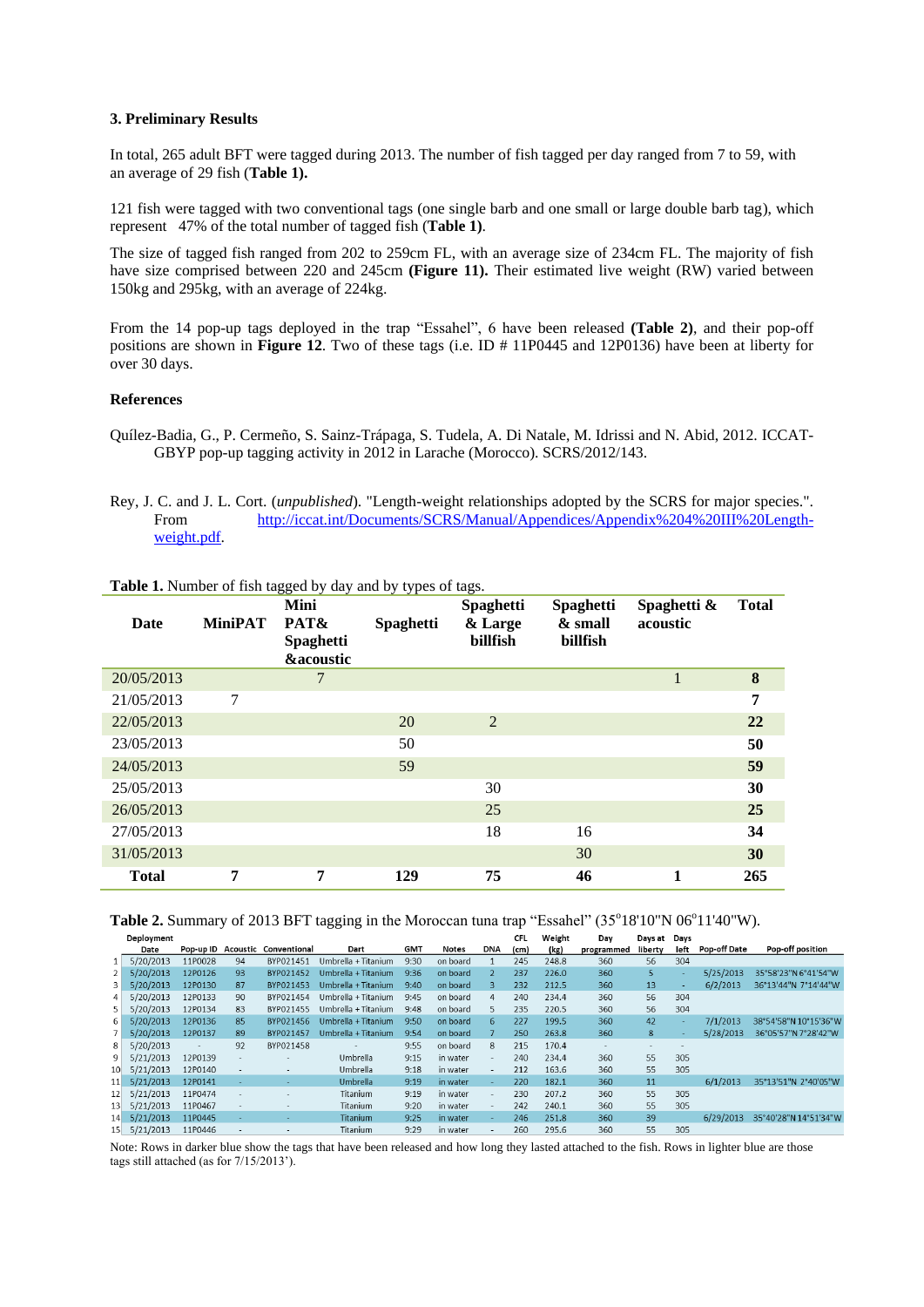

**Figure 1**. Designs of the Moroccan trap « Essahel ».



 **Figure 2**. Different types of handles used for conventional tagging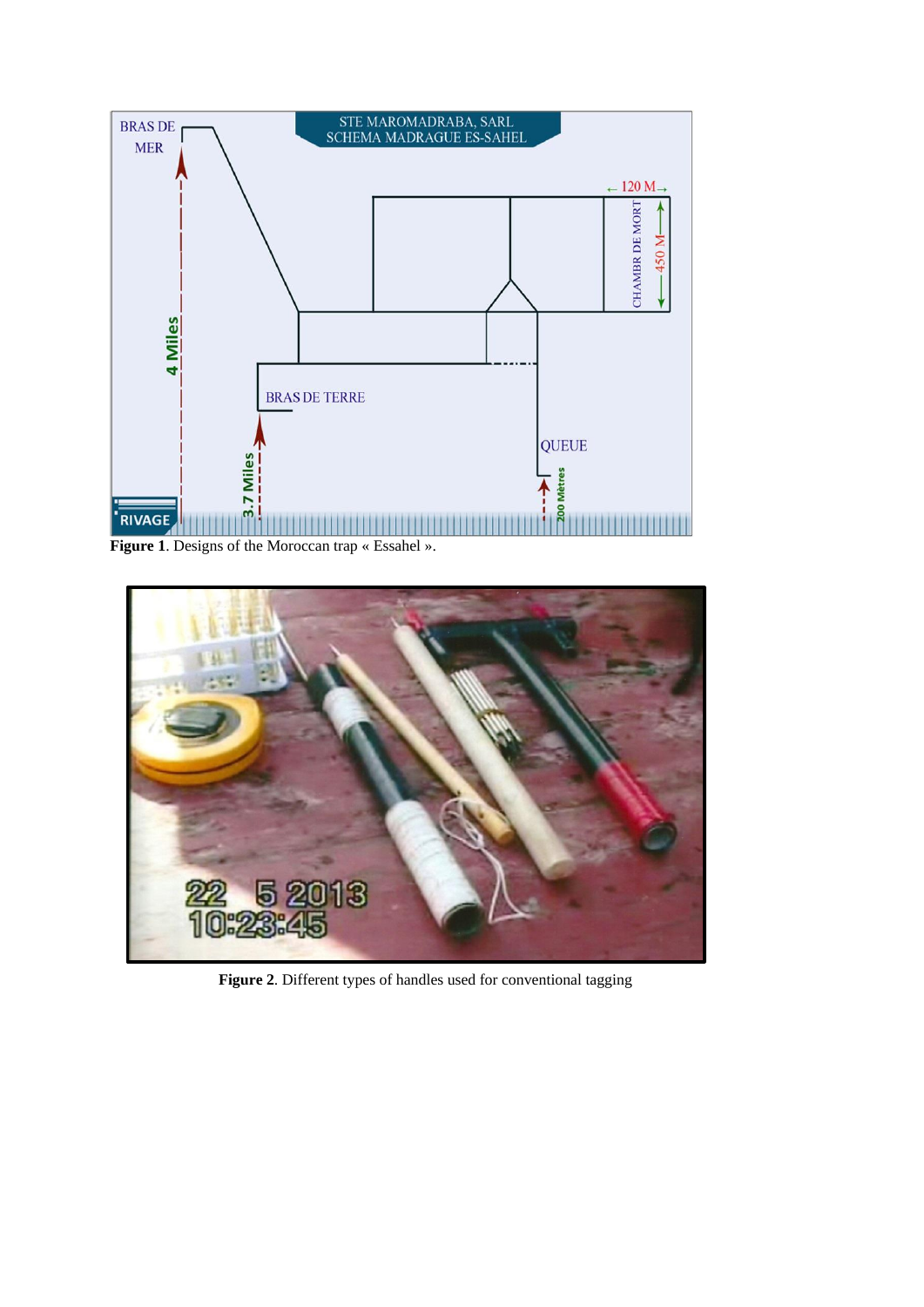

Figure 3. Types conventional tags used: single barb (bottom) and double barb (top)



**Figure 4**. Wooden handles (50 cm length) with two applicators used for double conventional tagging.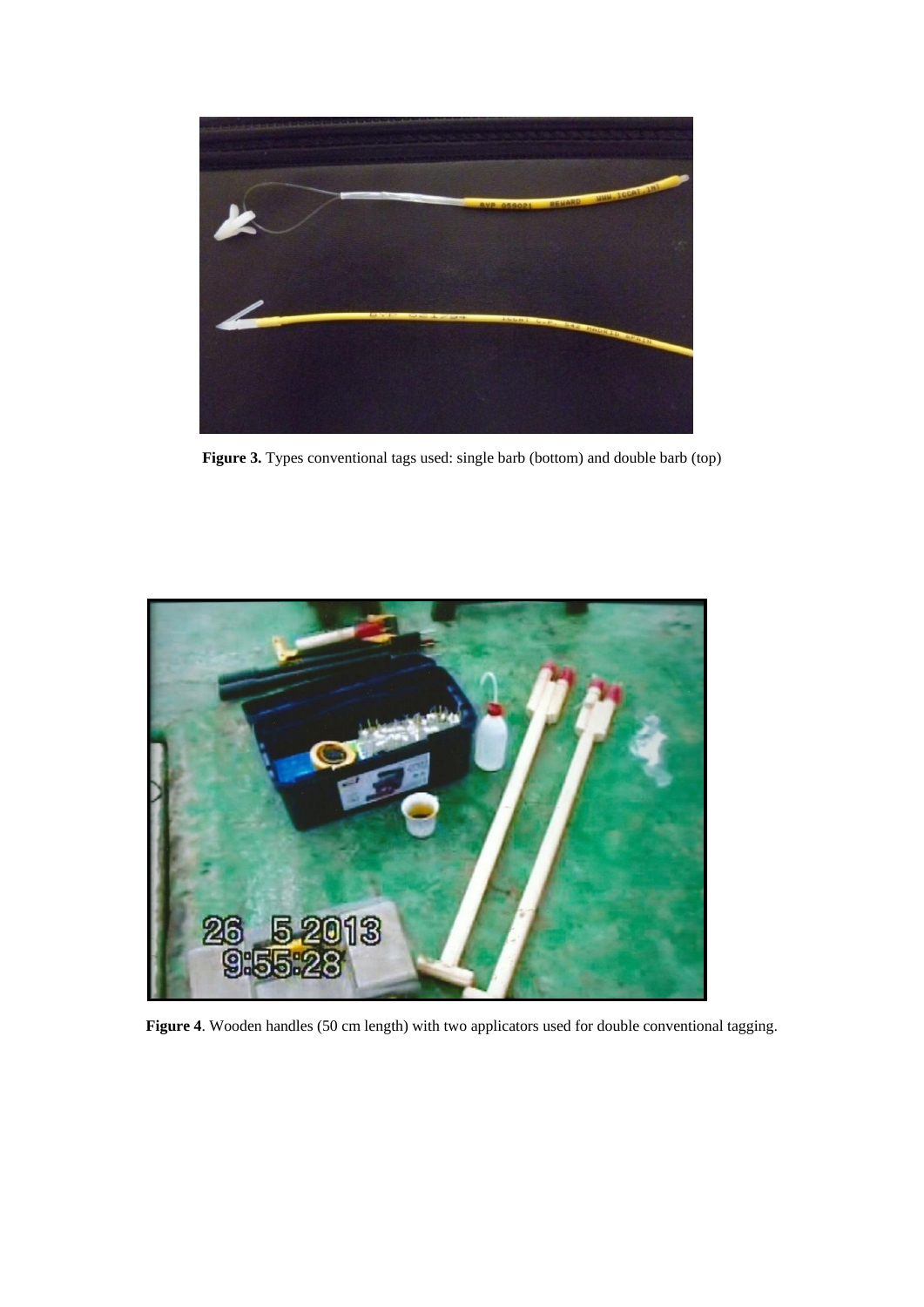

**Figure 5**. Two conventional tags (single and double barb) with their applicators attached to a wooden handle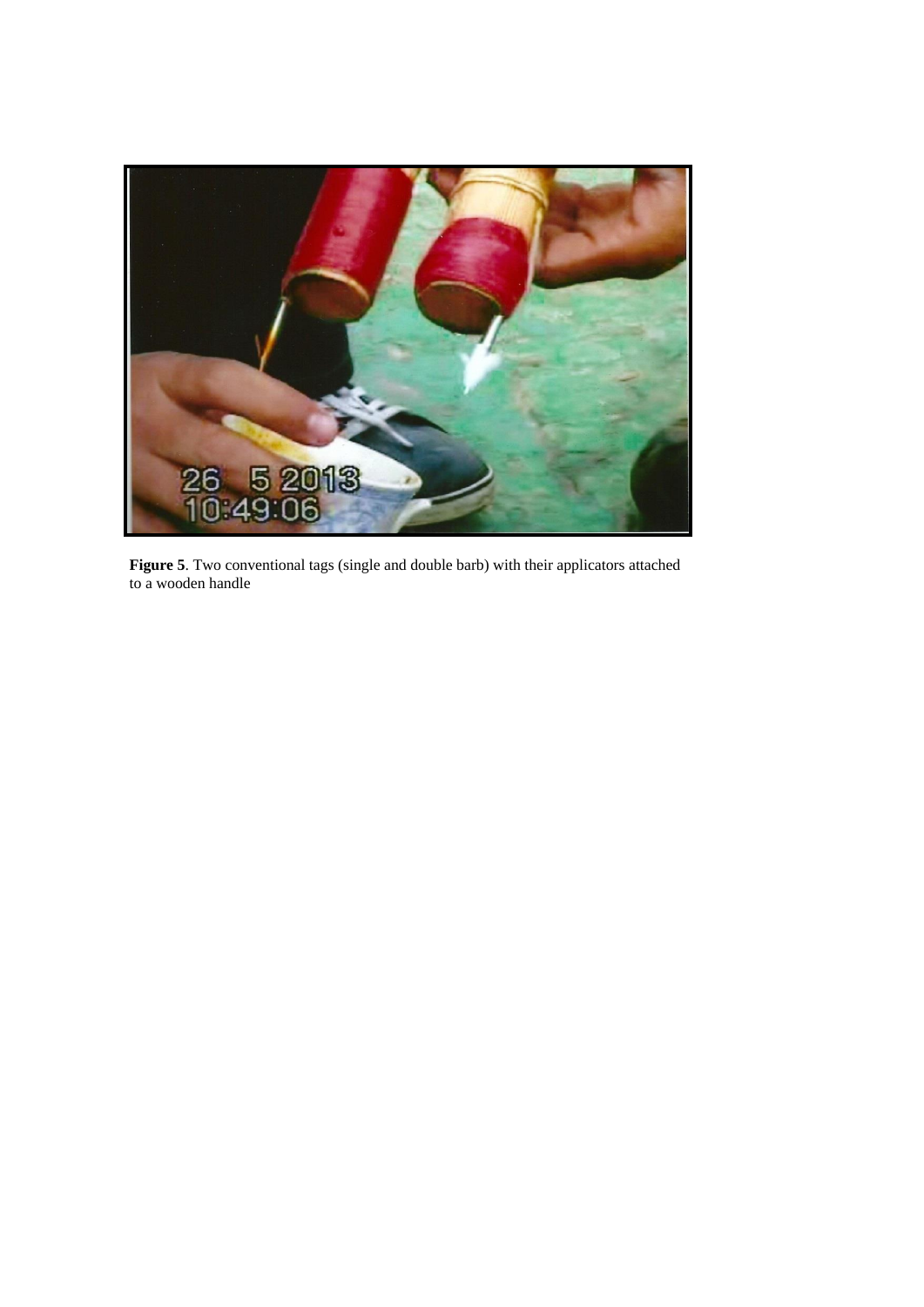

**Figure 6.** Release operation in group of BFT tagged with one single conventional tag (top) and with two conventional tags (bottom). The arrow indicate the location of the tags.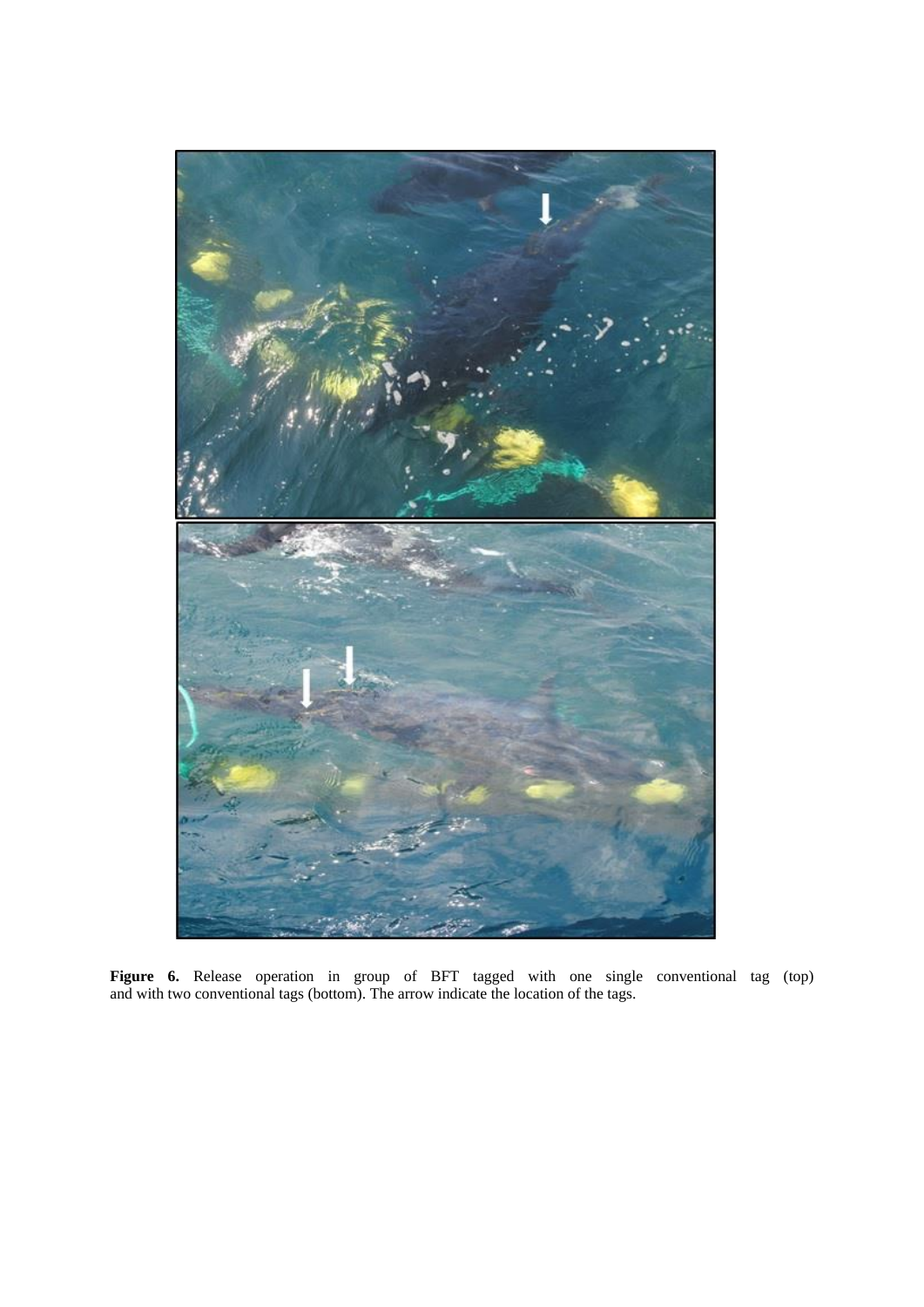

**Figure 7.** Bluefin tuna tagging using the crane and stretcher (image: WWF).



 **Figure 8**. Bluefin tuna tagging on board a tuna trap vessel (image: WWF).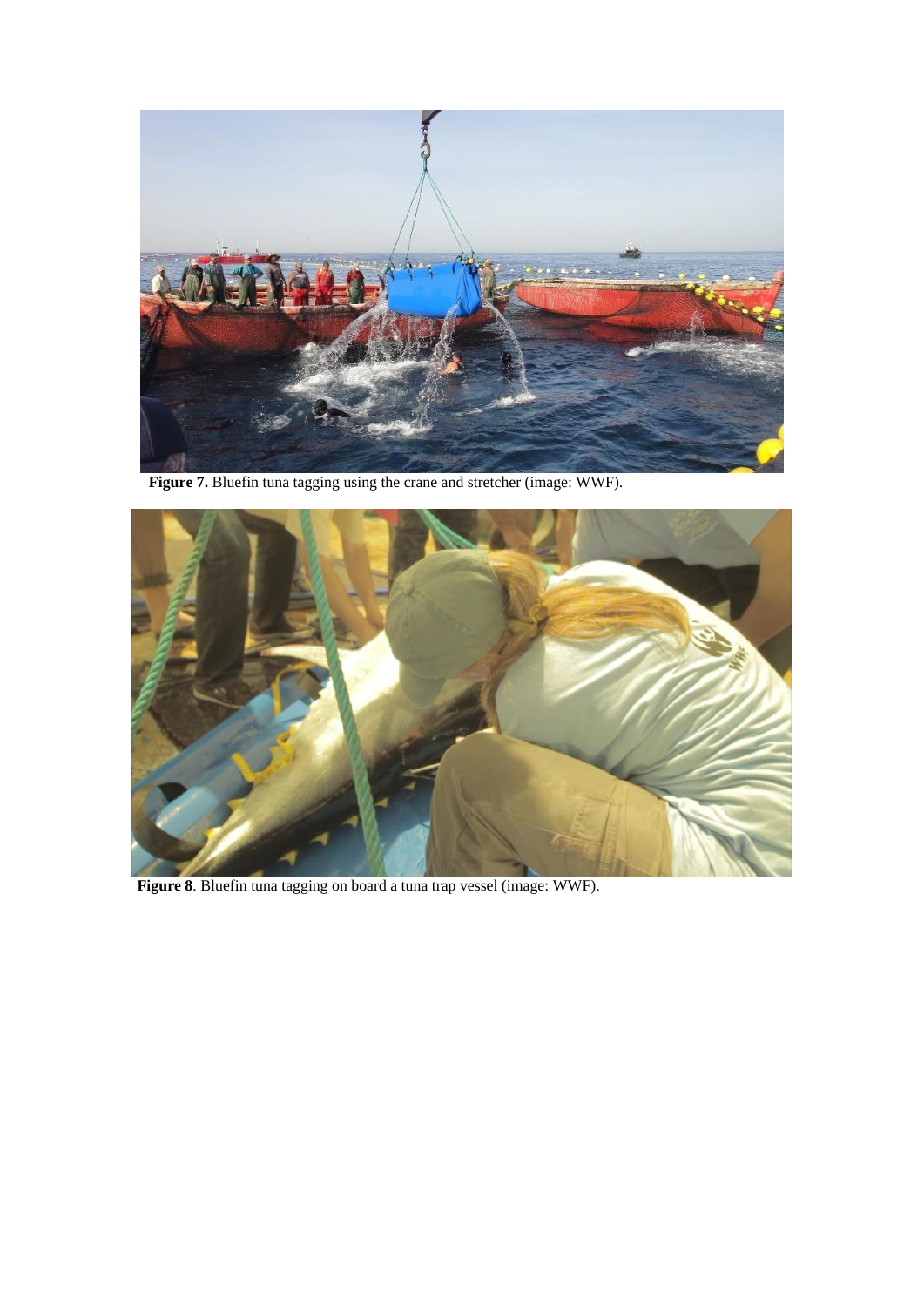

**Figure 9.** Bluefin tuna tagging in the water (image: WWF).



**Figure 10.** Bluefin tuna being released at sea (image: George Shillinger).